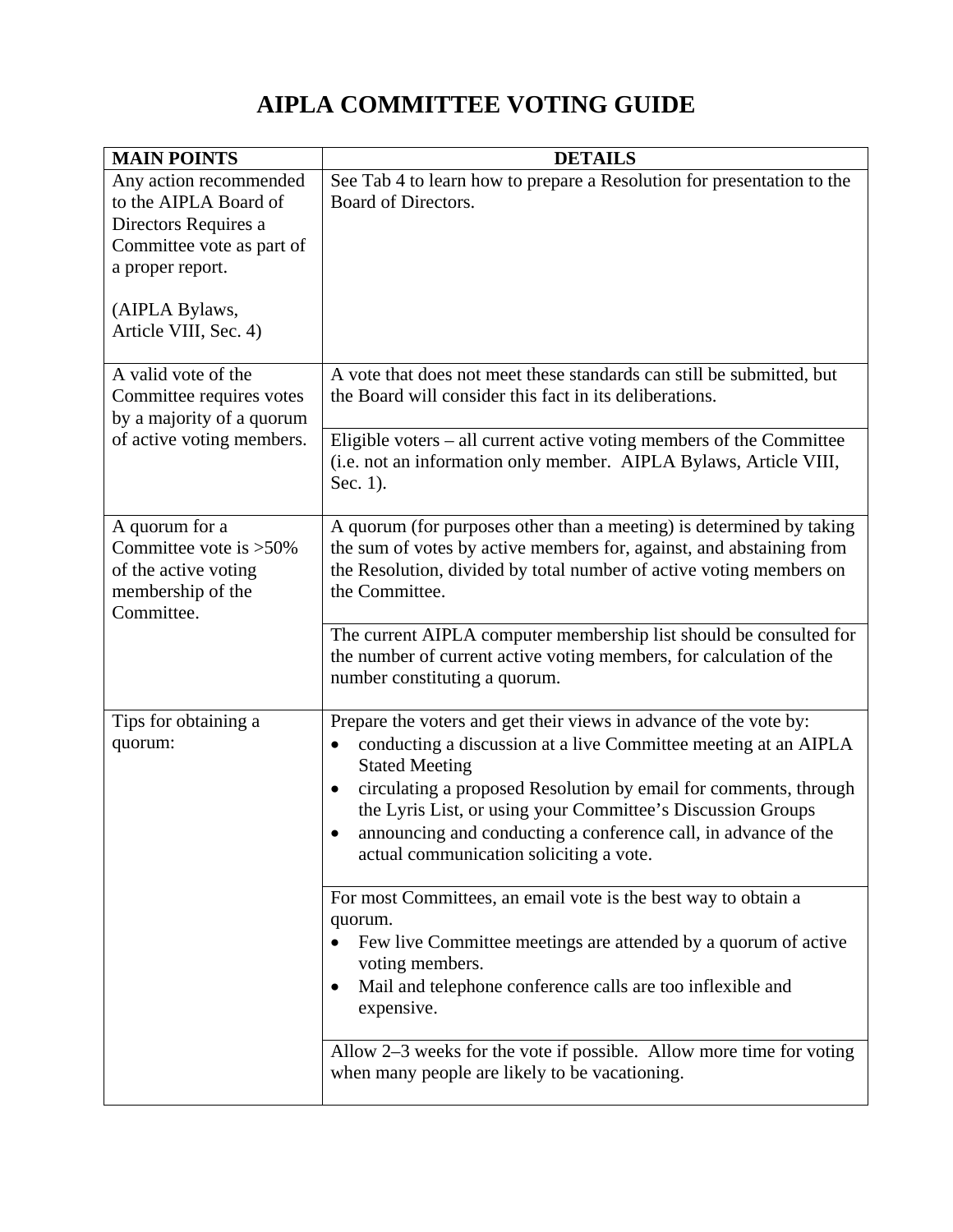| Several communications will generally be needed to get to a quorum.<br>Rule of thumb: three emails over more than a week, with the<br>$\bullet$<br>second marked "SECOND NOTICE" and the third marked<br>"THIRD NOTICE" in the subject line, will usually yield a<br>quorum.<br>Don't send a "FINAL" notice or set a hard deadline, unless you<br>already have a quorum or are prepared to contact reluctant voters<br>by phone.<br>Don't pre-announce how long the polls will be open; if the<br>deadline is not imminent, your message will be passed over and<br>forgotten by many.                                                                                                                                                                                                                                                                                       |
|------------------------------------------------------------------------------------------------------------------------------------------------------------------------------------------------------------------------------------------------------------------------------------------------------------------------------------------------------------------------------------------------------------------------------------------------------------------------------------------------------------------------------------------------------------------------------------------------------------------------------------------------------------------------------------------------------------------------------------------------------------------------------------------------------------------------------------------------------------------------------|
| The subject line of each email should be as short as possible, but<br>should make clear that this is a vote solicitation, not junk email or<br>information.<br>e.g. "VOTE on fee reduction proposal."                                                                                                                                                                                                                                                                                                                                                                                                                                                                                                                                                                                                                                                                        |
| One suggestion for a more friendly voting process is to send<br>subsequent emails only to those who have not yet voted. That way,<br>those who vote promptly get the fewest emails.                                                                                                                                                                                                                                                                                                                                                                                                                                                                                                                                                                                                                                                                                          |
| Telephone follow-up is sometimes used, but it is time consuming to<br>execute on a substantial scale.<br>This is best used if you are already approaching a quorum.<br>$\bullet$                                                                                                                                                                                                                                                                                                                                                                                                                                                                                                                                                                                                                                                                                             |
| As Chair, you have the power to remove persistent non-voters from<br>active voting status to "information only" status.                                                                                                                                                                                                                                                                                                                                                                                                                                                                                                                                                                                                                                                                                                                                                      |
| The following language establishes this policy:<br>٠<br>Committee Chairs shall indicate in any request for a vote or other<br>action by a Committee's active voting members that a repeated<br>failure to respond may result in an active voting member's being<br>moved to "information only" status. After two successive failures<br>of an active voting member to respond to a request for a vote or<br>other action, the Committee Chair shall have the discretion to<br>reclassify that member as an "information only" member for the<br>remainder of the Committee year. A Committee member who has<br>been reclassified from "active voting" to "information only" status<br>in the prior Committee year shall not have the option to choose<br>"active voting" membership status for the next Committee year,<br>except with the approval of the Committee Chair." |
| (Past Action #830-29)<br>Board of Directors Meeting – March 14, 2002)                                                                                                                                                                                                                                                                                                                                                                                                                                                                                                                                                                                                                                                                                                                                                                                                        |